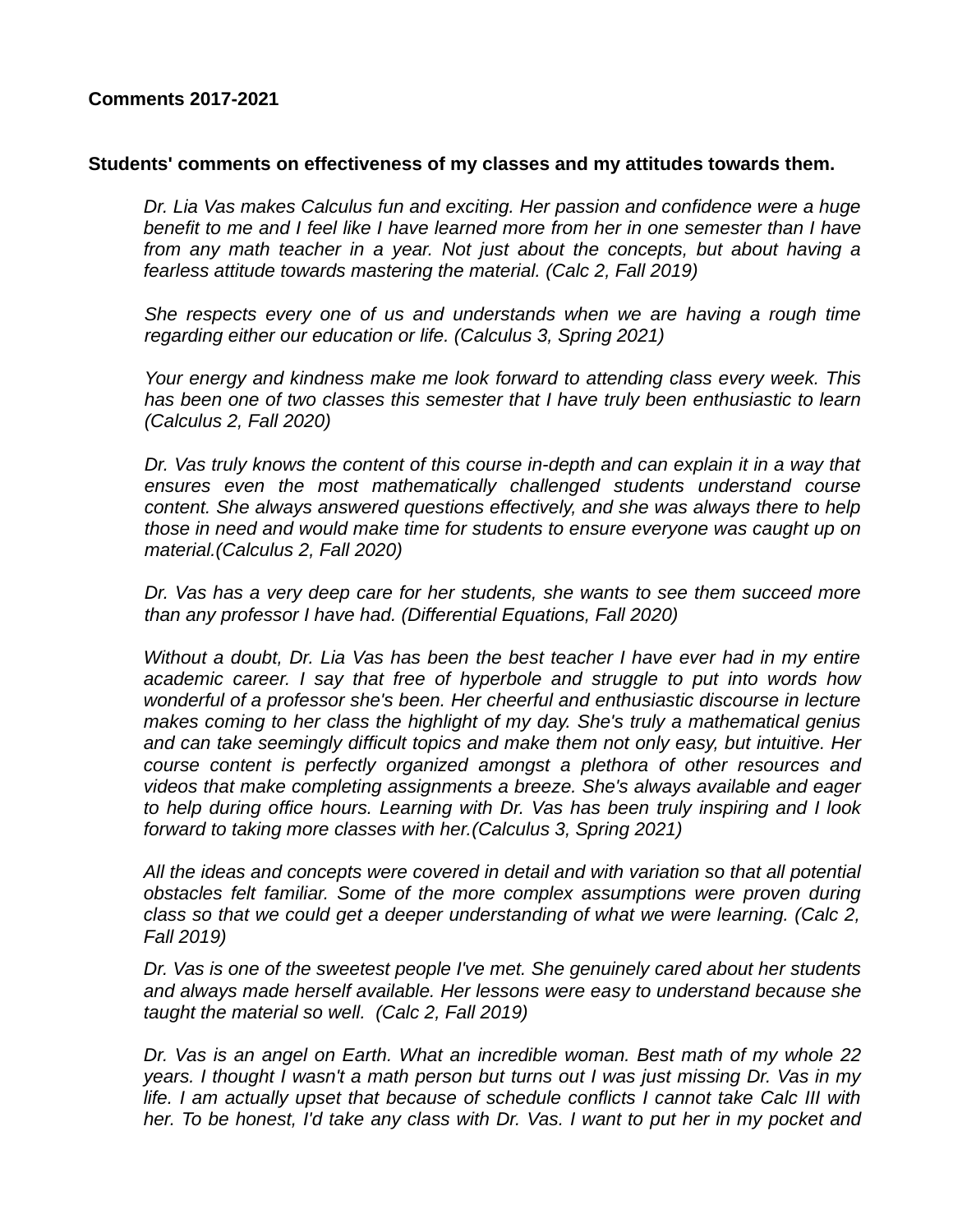*keep her with me for the rest of my life. (Calc 2, Fall 2019)*

*How interactive and excited Dr. Vas was about the material. She effectively explained all the material and clearly explained misunderstood concepts. Dr. Vas is absolutely amazing! (Calc 2, Fall 2018)*

*Vas taught on a personal level, making learning both easy and fun, yet still encouraging us to try our best. (Calc 2, Fall 2018)*

*She is a very effective teacher and is genuinely concerned about our success in the course! (Calc 2, Fall 2018)*

*Cared immensely about the class and the individuals within (Calculus 2, Fall 2020)*

*Dr. Vas Really pushes you to do your best and the way she teaches makes it really easy for anyone to understand (Calc 3, Spring 2019)*

*The professor was deeply concerned with student success, offering a helping hand while ensuring students are effectively learning the content. (Calc 3, Spring 2019)*

*Dr. Vas is the most amazing professor I've had. She clearly explains the material and will bend backwards to help her students. She truly cares about her students and their success. (Diff Eq, Fall 2019)*

*She made me believe in myself and my abilities. (Calc 2, Fall 2019)*

*To ask her to change anything about her teaching style would be a disservice to future students.(Calc 3, Spring 2022)*

*Dr. Vas is in a category all on her own with her teaching methods, and for good reason too. She has put a lot of time into this course, and it shows through the thoroughness of her notes, the detail in assignments, and the way she conducts lecture. She doesn't understand math – she speaks the language of numbers. During class, she rarely if ever refers to her notes, as the equations and proofs are already ingrained in her memory. We, as students, want to be good in her class because she believes we can do it. She always offers to help and meet after hours to guide us, and is very responsive to emails. When giving corrections, she provides exact details on where we went wrong so we know how to fix our mistakes in the future. Many students will take a class to get an A in order to have a good GPA. However, students try to get an A in Dr. Vas's class as to not disappoint her, or let her down with all the investment she's done into her students. These kinds of teachers are very hard to come by, and I feel extremely grateful to have experienced a class like this. The only downside is Dr. Vas has set my expectations in a professor so high that I fear I will never have a professor quite as organized, intelligent and encouraging. (Math Methods, Spring 2022)*

### **Students' perception of my enthusiasm and motivation.**

*Dr. Vas is a saint. She is the sweetest most caring teacher i have ever had. Thank you Dr. Vas. I really liked your review sheets and packets I love how Dr. vas is always*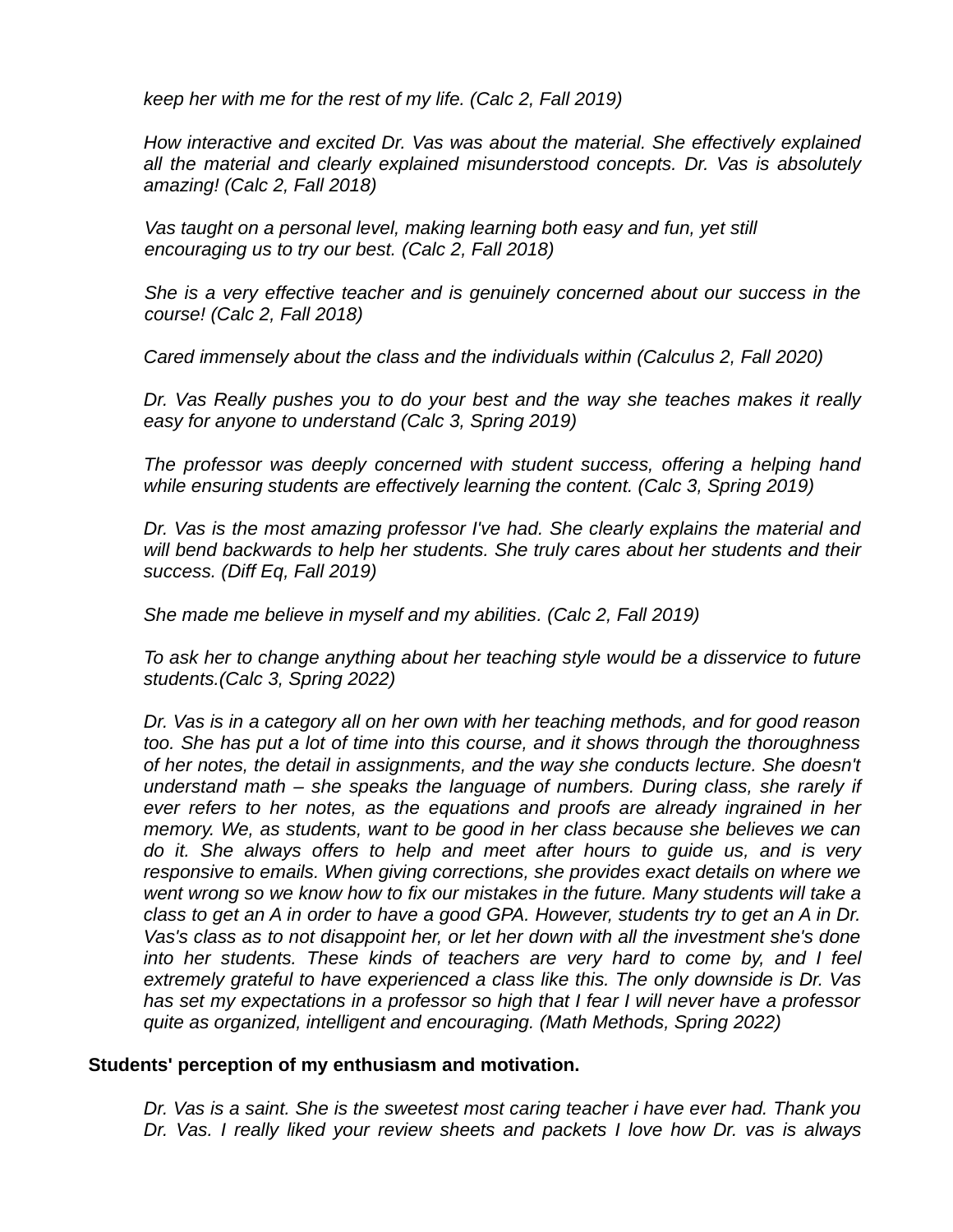*willing to sit down and help explain things. (Calc 2, Fall 2017)*

*My favorite part of this course was the passion that Dr. Vas had when teaching. This is clearly a field that she is very interested in, and it comes across well in her teaching. She has a total mastery of the content, and she always seemed totally prepared to lecture on it. (Differential Geometry, Fall 2018)*

# **Students' perception of my ability to make topics they consider to be difficult accessible to them.**

*This was an amazing course overall! Dr. Vas has an infectious personality as she is extremely happy and cheerful all of the time. I genuinely looked forward to her class every day. She really cares about her students as people and is invested in our academic success as well. The course had some difficult topics but Dr. Vas explains it in a way that everyone can understand. The assignments and review sheets really help prepare for the exams. Dr. Vas is amazing! (Diff Eq, Fall 2017)*

*I don't know how Dr. Vas does it, but she always knows how to communicate the material effectively. I never feel lost, and she always makes it easy to understand. And then even if I think I am confused, I'll just go back through her steps and they always make sense. All her tricks makes things so easy. And I will say that probably since grade school, completing the square never made any sense and her little box and square trick makes it so easy. She just has a gift for teaching and she always makes learning fun because everyday she always has a smile on her face. I really appreciate everything she has taught me and she really is one of usci's best. (Diff Eq, Fall 2017)*

*An amazing professor, one of the best I ever had. Absolutely everything has explained crystal clear. The professor simply makes math a piece of cake! Amazing! (Calc 2, Fall 2019)*

*She always made things very clear and her lectures were always very easy to follow. I was really nervous to take this class because I usually struggle with math, but Dr. Vas did a great job making this class manageable and even fun. (Calculus 2, Fall 2020)*

*She has a way of making a daunting subject like Calculus come to life with energy and enthusiasm. She exudes passion and knowledge and it makes mastering the material both easier to do and easier to enjoy.(Calculus 3, Spring 2021)*

*I was a bit nervous going into the course, but she was very encouraging towards all of us and made me feel like I could handle the material. (Differential Equations, Fall 2020)*

*Dr. Vas has really clear lectures that make Calc III seem like elementary math! The contents were really clear and her handouts are amazingly helpful. (Calc 3, Spring 2022)*

*The class notes are extremely helpful. The pacing of the class was done very well, making difficult material easy to digest, and the notes provided online were extremely*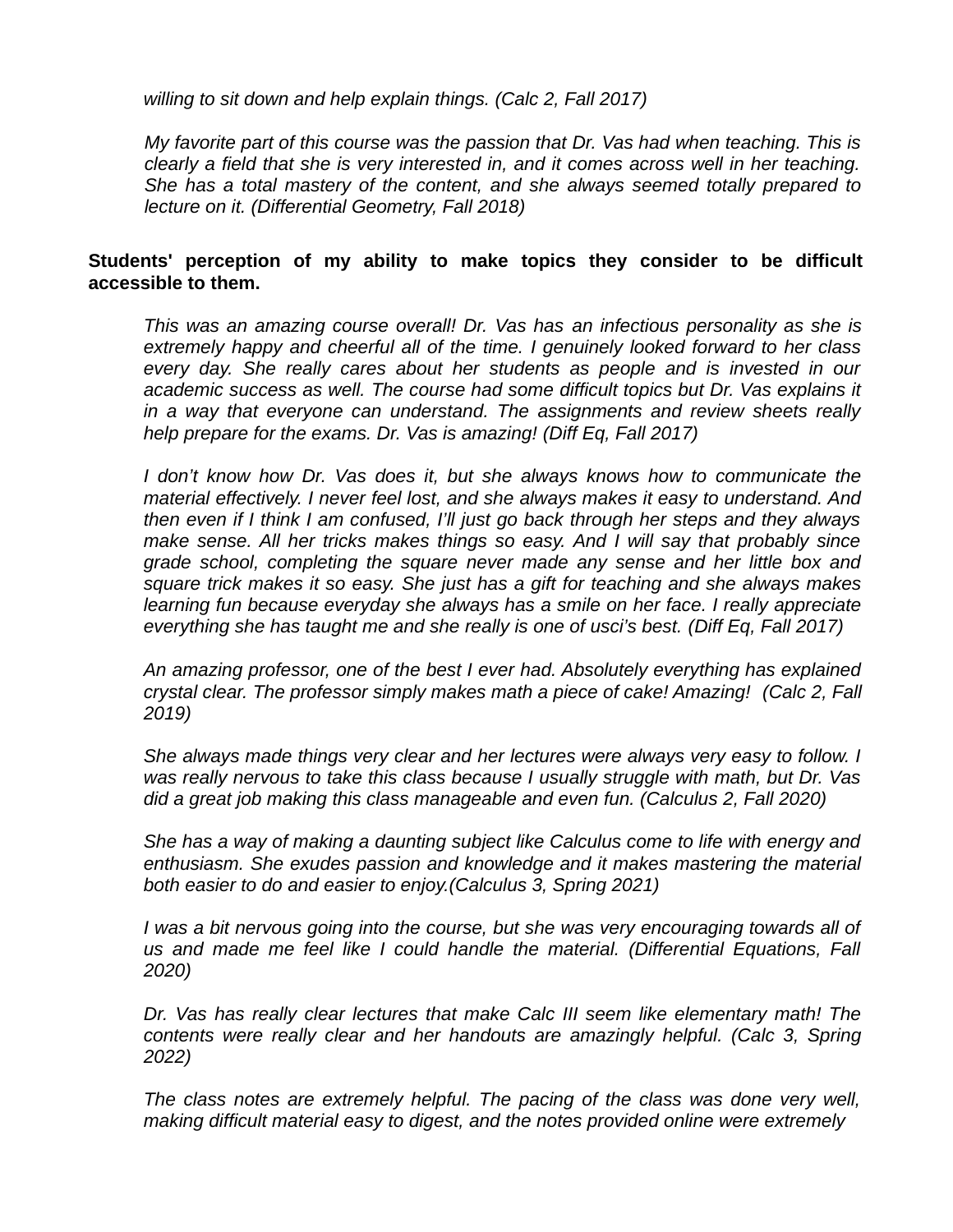*detailed providing several visual aids to understand concepts. The best part of the class was not being able to compute difficult upper level math, but being able to understand it fully because of the way it was taught. (Math Methods, Spring 2022)*

## **Students' perception of my availability and willingness to help them.**

*Dr. Vas made calc 2 very enjoyable, she taught the concepts so they were easy to understand and her teaching motivated me to do well. Additionally, she went out of her way to help students. It was easy to see that she wanted all her students to truly have a grasp on the material and succeed in the course. (Calc 2, Fall 2017)*

*Dr. Vas was so helpful and so sweet! She would explain the material until you understood it, stayed late in her office hours to help, and was just overall a great professor. I am looking forward to having her again! (Calc 2, Fall 2017)*

*Dr. Vas will always make time to answer your questions. Her office is always open (as long as she's here!) and she allows groups of people to come in at once. She is incredibly knowledgeable (Calc 2, Fall 2018)*

*I felt as if Dr. Vas was always willing to go the extra mile to help me if I did not understand the material. (Calc 2, Fall 2018)*

*She is amazing!! She truly cares about how you're doing. She has a lot of office hours to help (Calc 3, Spring 2019)*

*She is the number one teacher who cares about her students academic success as well as well-being. I'm so thankful she is my minor adviser and that I have had so many classes with her throughout my years at USciences. (Diff Eq, Fall 2019)*

*Dr. Vas is absolutely amazing. She made sure we were always on track with material, assignments, and MATLAB. She makes sure that we understand the material to the fullest extent and if you ever need help she's always there no matter what. (Diff Eq, Fall 2019)* 

*It was really exciting to understand calculus, learn material properly, and have a professor that actually wanted you to learn. I couldn't say enough great things about Dr. Vas. She is a diamond. I hope she is treasured for all of eternity. I brag about her to all my peers at other schools. (Calc 2, Fall 2019)*

*Dr. Vas did an excellent job teaching course content as well as answering any questions I had. I appreciate how Dr. Vas included lecture videos on her website so that we could watch them in case we missed class or wanted to take the time to relearn something. (Calc 3, Spring 2022)*

# **The organization of my classes and the effectiveness of the handouts and assignments.**

*The worksheets are very useful. Also, Dr. Lia Vas website is extremely helpful! She gives you all the tools you need to be able to do well in her course, all the student's*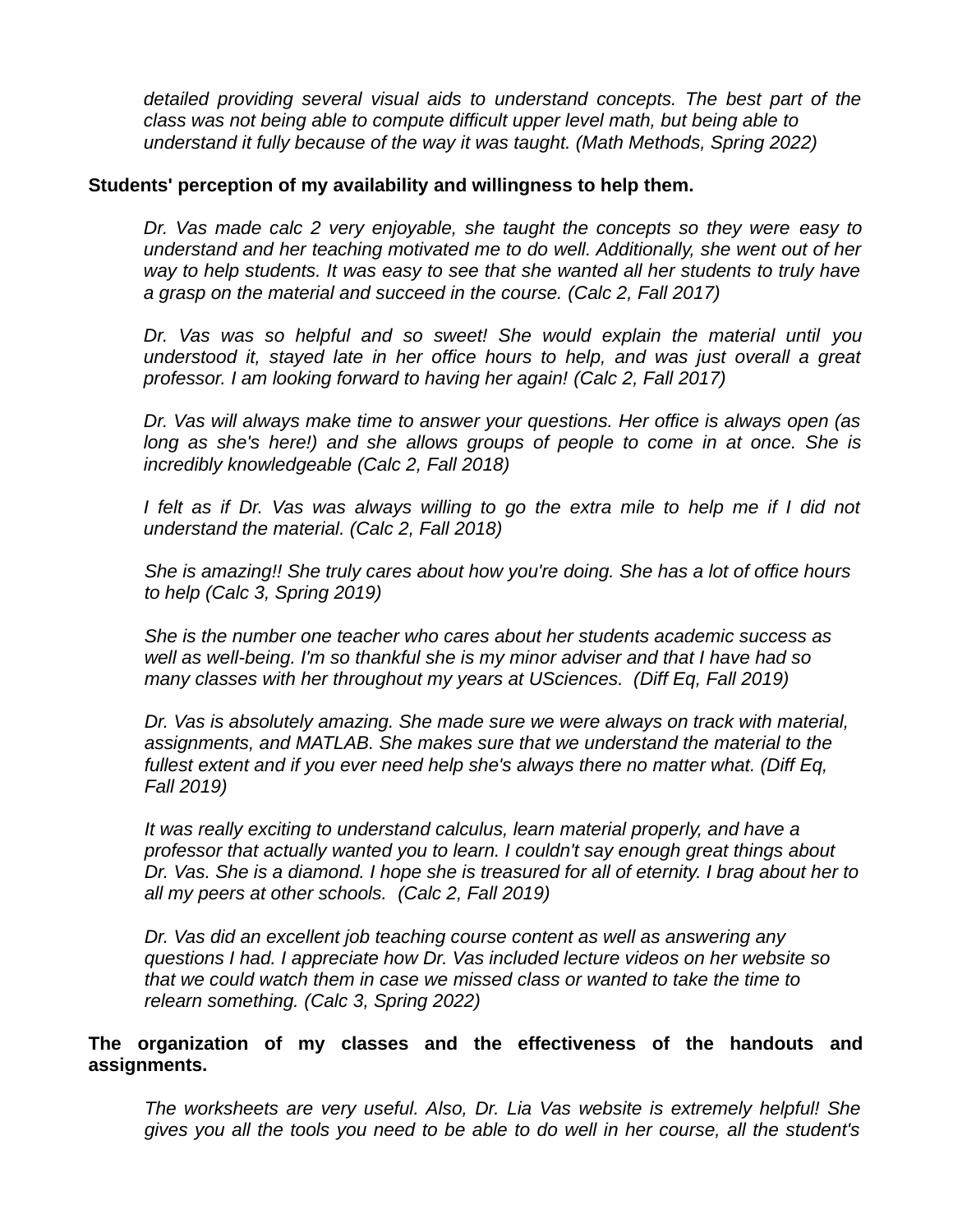*have to do is practice, practice, practice. I also like how she relates the things we are learning whether it's triple integrals or series to other courses like pchem or physics. (Calc 3, Spring 2020)*

*The lectures were always very clear and the homework and review packets made sure I was prepared for every exam. (Calc 2, Fall 2017)*

*I appreciate Dr. Vas' dedication to helping her students! Her website has all the notes and information about calc 2 that anyone could need, so that was a great resource as well. (Calc 2, Fall 2017)*

*Well organized, effective assignments/material reviews, and especially the exam/assignment solutions. Side note: mat lab was much more helpful (compared to calc 2), it helped me visualize the problems the we were doing and realize how changing variables/bounds would change the resulting graph. (Calc 3, Spring 2019)*

*Allowing time in class for assignments such as homework packets and matlab projects was very helpful and appreciated. I felt like Dr. Vas was always making sure we felt confident in our work and gave us time in class to ask any questions. (Calc 2, Fall 2017)*

*Everything about this course was well-designed, well-taught, and informative. Dr. Vas is an amazing professor who is always prepared, organized, and effective. This was one of the best courses I've taken at this university. (Diff Eq, Fall 2017)*

*Not only does she teach the material extremely well, she also uses homework assignment and projects that do a great job of reinforcing what's taught in lecture. (Calc 3, Spring 2018)*

*I liked knowing that I had all the materials necessary to prepare me for the exams. Dr. Vas really made sure that I knew what I was doing prior to the exams (Calc 3, Spring 2018)*

*Examples in class and on the packets were extremely helpful for the assignments and exams Content was delivered clearly and thoroughly during lecture (Calc 3, Spring 2018)*

*The notes were very helpful, and I, of course, liked that we had take home exams. I felt as though, through take home exams, I actually learned a lot in this course. (Differential Geometry, Fall 2018)*

*Assignments directly related to exam material which really helps with preparing us for exams. (Calc 3, Spring 2019)*

*Dr. Vas teaches really well, the review sheets actually reflect the exam, and the assignments help prepare us for the exams. (Calc 2, Fall 2019)*

*Explanations and additional assignments are available readily at Dr. Vas' own web page, all assignments are well-paced and feedback is readily available for all responses. (Calc 2, Fall 2019)*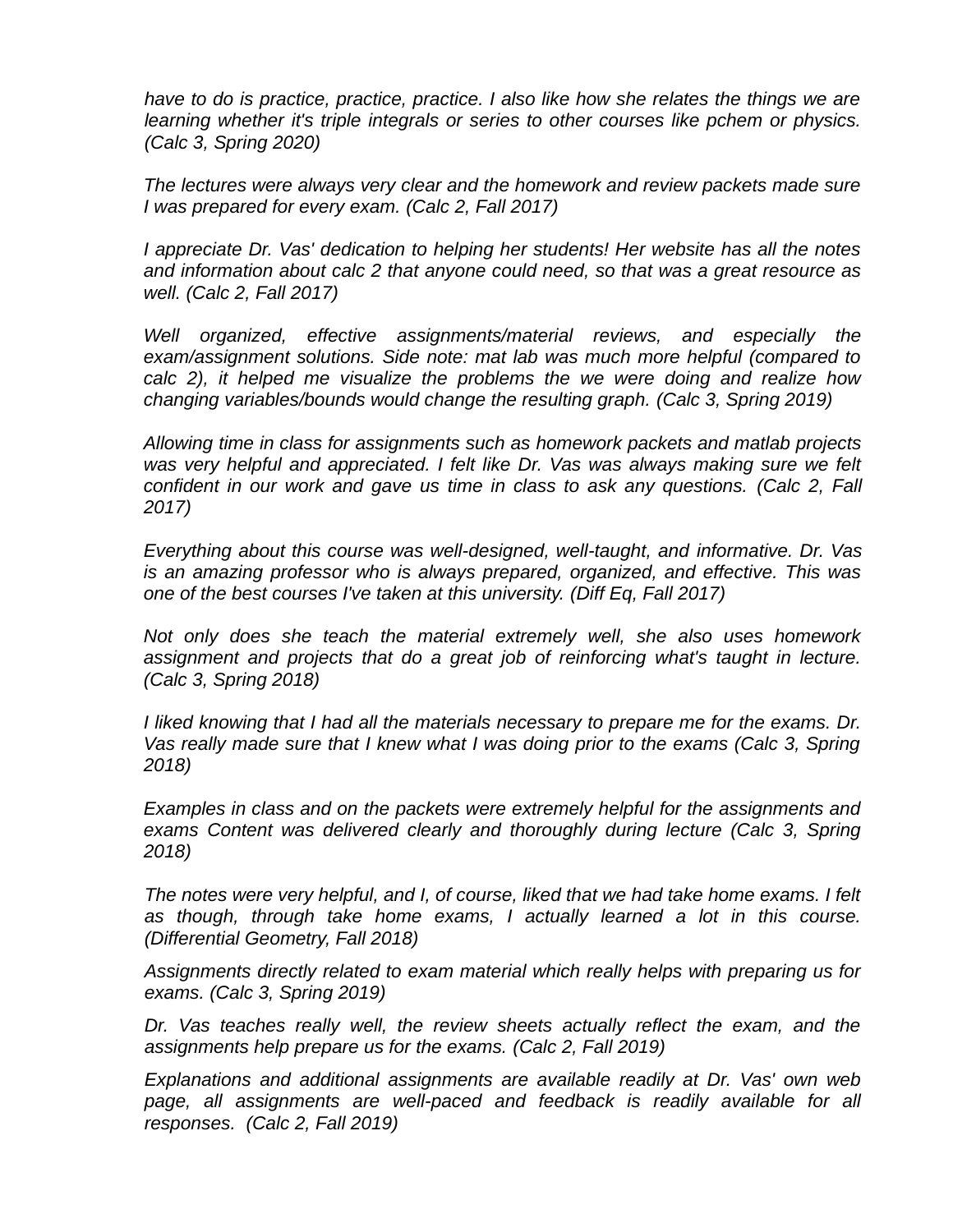*I liked that assignments were done a week before the exams to help prepare us for exams. I also really enjoyed the Matlab projects. (Calc 3, Spring 2022)*

*The course is formatted flawlessly, having clear direction from beginning to end. Notes posted online not only followed the lecture very well, but enhanced the material and provided insights that weren't required for the course, but provided a richer understanding of material. (Math Methods, Spring 2022)*

*Dr. Vas did an outstanding job as always. She was always there for office hours if needed, the homeworks and assignments very closely related the exam problems and nothing felt out of the blue. Whenever we had a question they were promptly answered in an effective way, there was not an unnecessary amount of work but enough to make sure the topics were understood. (Math Methods, Spring 2022)*

### **Students' comments on their perception of the course relevance.**

*I love that this class made sure to show real world application of the problems we learned by the end of each chapter, although I already knew, it really reassured that* was I was doing was more than just wasting my time but actually learning stuff that will *be useful in my career. (Diff Eq, Fall 2021)*

*(What did you like best about the course:) Seeing the way this high level math can begin to be applied to life and academics. (Calc 3, Spring 2022)*

#### **Students' comments on specific topics.**

*Real life applications! This was the first time I saw the connection between the real world and the math world :) (Diff Eq, Fall 2017)*

*1. Dr. Vas 2. Laplace was pretty cool 3. The phase plane graphs were fun too (Diff Eq, Fall 2017)*

*Learning about the different oscillations and how similar diff eq was to linear (algebra) (Diff Eq, Fall 2017)*

*Learning about point groups and seeing how the can be used in math and chemistry. (Math Methods, Spring 2021)*

*This is not a very typical math class, and the content learned was very cool relating the content to the actual world. (Diff Geometry, Fall 2018)*

*The Matlab (projects) were a lot shorter this semester and I felt they were more effective and directly related to course material. Office hours are always super helpful and really help me truly understand the course material. Dr. Vas, you are an incredibly amazing teacher. (Calc 3, Spring 2019)*

*I love learning the application of what we're learning as it helps me understand where I can use the things I learned in this class (Diff Eq, Fall 2019)*

*The section on Fourier transform, groups, and symmetry point groups because it*